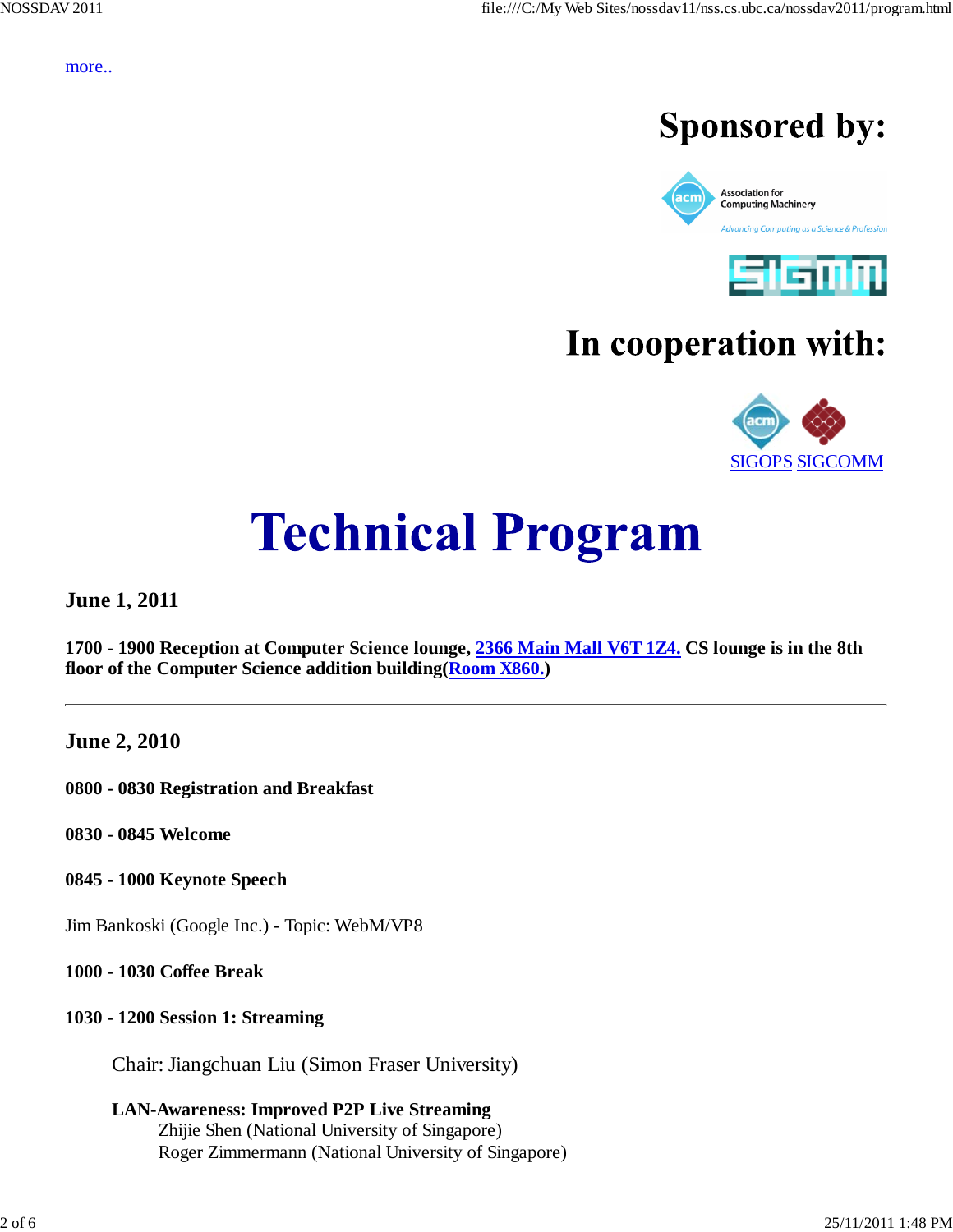#### **In-Network Adaptation of H.264/SVC for HD Video Streaming over 802.11g Networks**

Ingo Kofler (Alpen-Adria Universitaet Klagenfurt) Robert Kuschnig (Alpen-Adria Universitaet Klagenfurt) Hermann Hellwagner(Alpen-Adria Universitaet Klagenfurt)

#### **Media-aware Networking for SVC-based P2P Streaming**

Osama Abboud (Technische Universitat Darmstadt) Konstantin Pussep (Technische Universitat Darmstadt) Dominik Stingl (Technische Universitat Darmstadt) Ralf Steinmetz (Technische Universitat Darmstadt)

#### **1200 - 1330 Lunch**

#### **1330 - 1500 Session 2: Wireless & Mobile Media Delivery**

Chair: Wu-chi Feng (Portland State University)

#### **Mobile Video Streaming Using Location-Based Network Prediction and Transparent Handover**

Kristian Evensen (Simula Research Laboratory) Andreas Petlund (Simula Research Laboratory, University of Oslo) Haakon Riiser (Netview Technology AS) Paul Vigmonstad (Netview Technology AS) Dominik Kaspar (Simula Research Laboratory) Carsten Griwodz (Simula Research Laboratory, University of Oslo) Pal Halvorsen(Simula Research Laboratory, University of Oslo)

#### **The Impact of Inter-layer Network Coding on the Relative Performance of MRC/MDC WiFi Media Delivery**

Rohan Gandh (Purdue University) Meilin Yang (Purdue University) Dimitrios Koutsonikolas (University at Buffalo, SUNY) Y. Charlie Hu (Purdue University) Mary Comer (Purdue University) Amr Mohamed (Qatar University) Chih-Chun Wang (Purdue University)

#### **A Measurement Study of Resource Utilization in Internet Mobile Streaming**

Yao Liu (George Mason University) Fei Li (George Mason University) Lei Guo (Microsoft Corporation) Songqing Chen (George Mason University)

#### **1500 - 1530 Coffee Break**

#### **1530 - 1730 Session 3: Social Media**

Chair: Songqing Chen (George Mason University)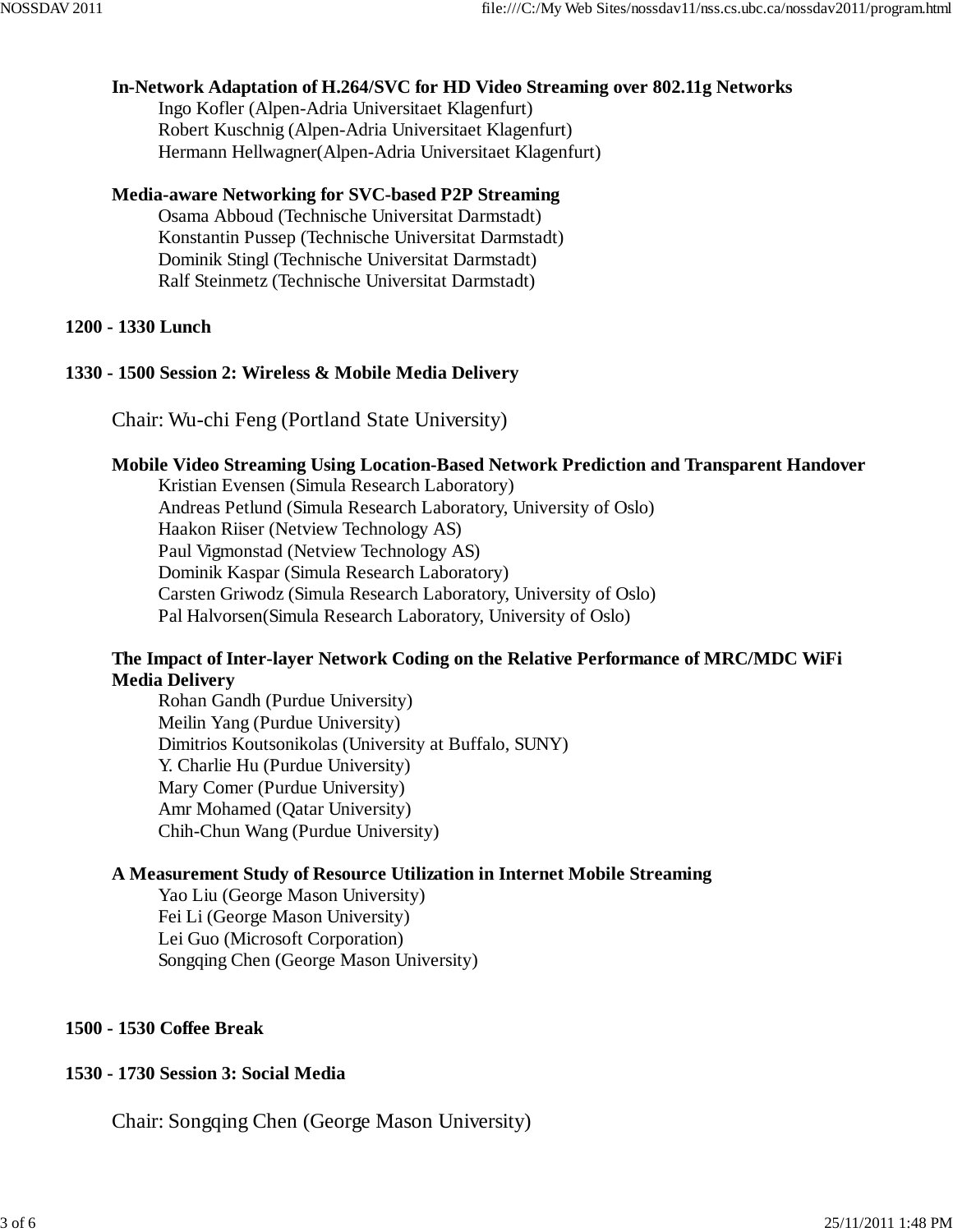#### **Understanding Demand Volatility in Large VoD Systems**

Di Niu (University of Toronto) Baochun Li (University of Toronto) Shuqiao Zhao (UUSee, Inc.)

# **Sharing Social Content from Home: A Measurement-driven Feasibility Study**

Massimiliano Marcon (MPI-SWS) Meeyoung Cha (MPI-SWS / Kaist) Bimal Viswanath (MPI-SWS) Krishna Gummadi (MPI-SWS)

# **Load-Balanced Migration of Social Media to Content Clouds**

Xu Cheng (Simon Fraser University) Jiangchuan Liu (Simon Fraser University)

**1800 Banquet - Peter Wall Institute for Advanced Studies, 6331 Crescent Road V6T 1Z1**

# **June 3, 2010**

# **0800 - 0830 Registration and Breakfast**

#### **0830 - 1000 Session 4: Networking**

Chair: Osama Abboud (Technische Universitat Darmstadt)

# **Improving HTTP performance using "Stateless" TCP**

David A. Hayes (Swinburne University of Technology) Michael Welzl (University of Oslo) Grenville Armitage (Swinburne University of Technology) Mattia Rossi (Swinburne University of Technology)

#### **A DTN Mode for Reliable Internet Telephony**

Patrick Schreiner (Universitat Tubingen) Christian Hoene (Universitat Tubingen)

# **Inferring the time-zones of Prefixes and Autonomous Systems by monitoring game server discovery traffic**

Mattia Rossi (Swinburne University of Technology) Philip Branch (Swinburne University of Technology) Grenville Armitage (Swinburne University of Technology)

#### **1000 - 1030 Coffee Break**

# **1030 - 1200 Session 5: Systems**

Chair: Ingo Kofler (Alpen-Adria Universitaet Klagenfurt)

**GPU-based Fast Motion Estimation for On-the-Fly Encoding of Computer-Generated Video**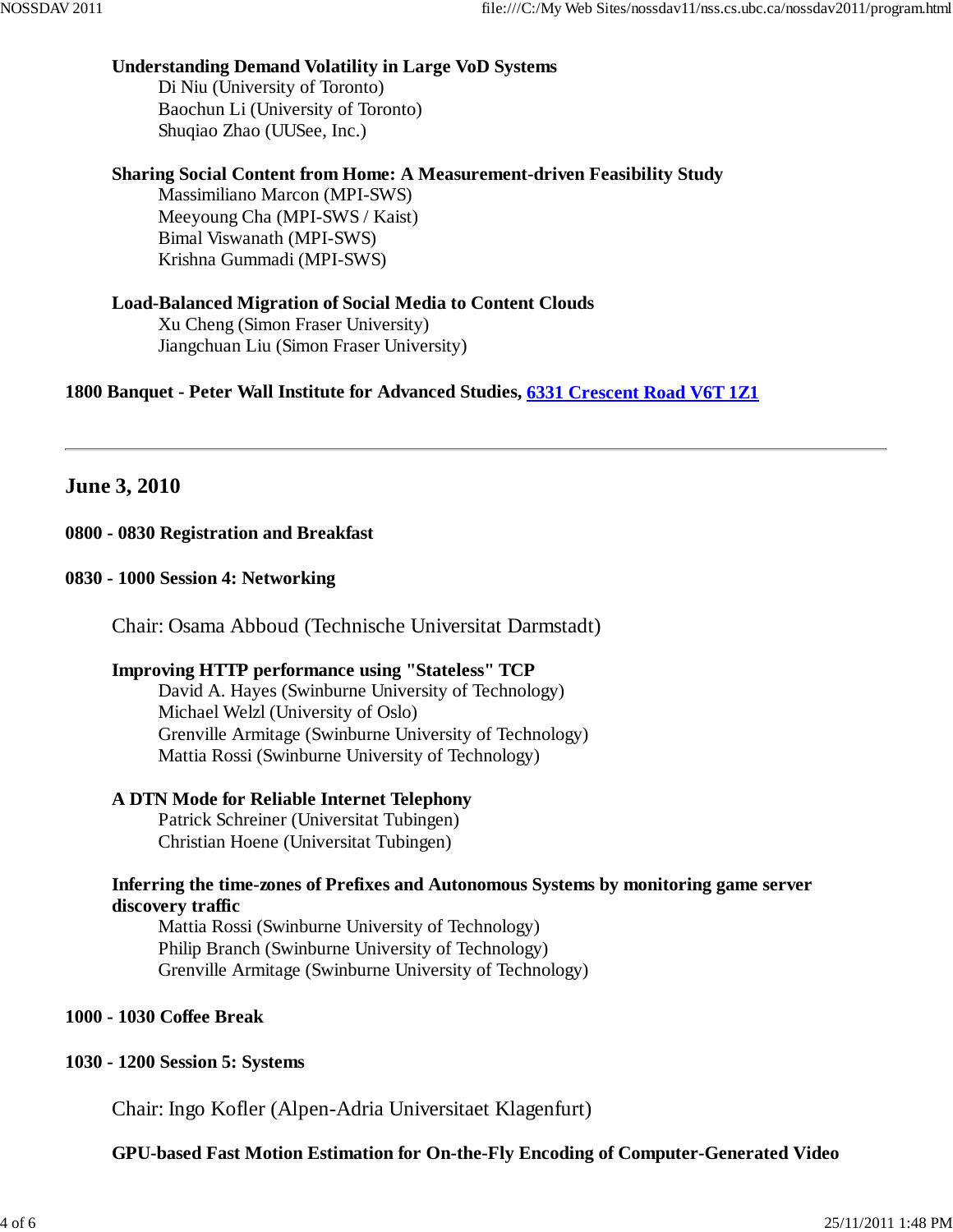# **Streams**

Javier Taibo (University of Coruna) Victor M. Gulias (University of Coruna) Pablo Montero (University of Coruna) Samuel Rivas (University of Coruna)

# **SAS Kernel: Streaming as a Service Kernel for Correlated Multi-Streaming**

Pooja Agarwal (University of Illinois at Urbana Champaign) Raoul Rivas (University of Illinois at Urbana Champaign) Wanmin Wu (University of Illinois at Urbana Champaign) Ahsan Arefin (University of Illinois at Urbana Champaign) Zixia Huang (University of Illinois at Urbana Champaign) Klara Nahrstedt (University of Illinois at Urbana Champaign)

# **Managing Home and Network Storage of Television Recordings."I filled my DVR again! Now what?"**

Raymond Sweha (BU, Verizon Labs) Donald E Smith (Verizon Labs, Waltham MA) James H Drew (Verizon Labs, Waltham MA)

# **1200 - 1330 Lunch**

# **1330 - 1500 Session 6: Media Adaptation**

Chair: Baochun Li (University of Toronto)

# **Moving Beyond the Framebuffer**

Charles D. Estes (University of North Carolina) Ketan Mayer-Patel (University of North Carolina)

# **Systems Support for Stereoscopic Video Compression**

Wu-chi Feng (Portland State University) Feng Liu (Portland State University) Yuzhen Niu (Portland State University) Scott Price (Portland State University)

# **Accurate and Low-Delay Seeking Within and Across Mash-Ups of Highly-Compressed Videos**

Bo Gao (CWI: Centrum Wiskunde & Informatica) Jack Jansen (CWI: Centrum Wiskunde & Informatica) Pablo Cesar (CWI: Centrum Wiskunde & Informatica) Dick C. A. Bulterman (CWI: Centrum Wiskunde & Informatica)

# **1500 - 1530 Coffee Break**

# **1530 - 1700 Session 7: Foundation of Media Communication**

Chair: Ketan Mayer-Patel (University of North Carolina, Chapel Hill)

# **Scalable Video Transmission: Packet Loss Induced Distortion Modeling and Estimation** Shujie Liu (State University of New York at Buffalo) Chang Wen Chen (State University of New York at Buffalo)